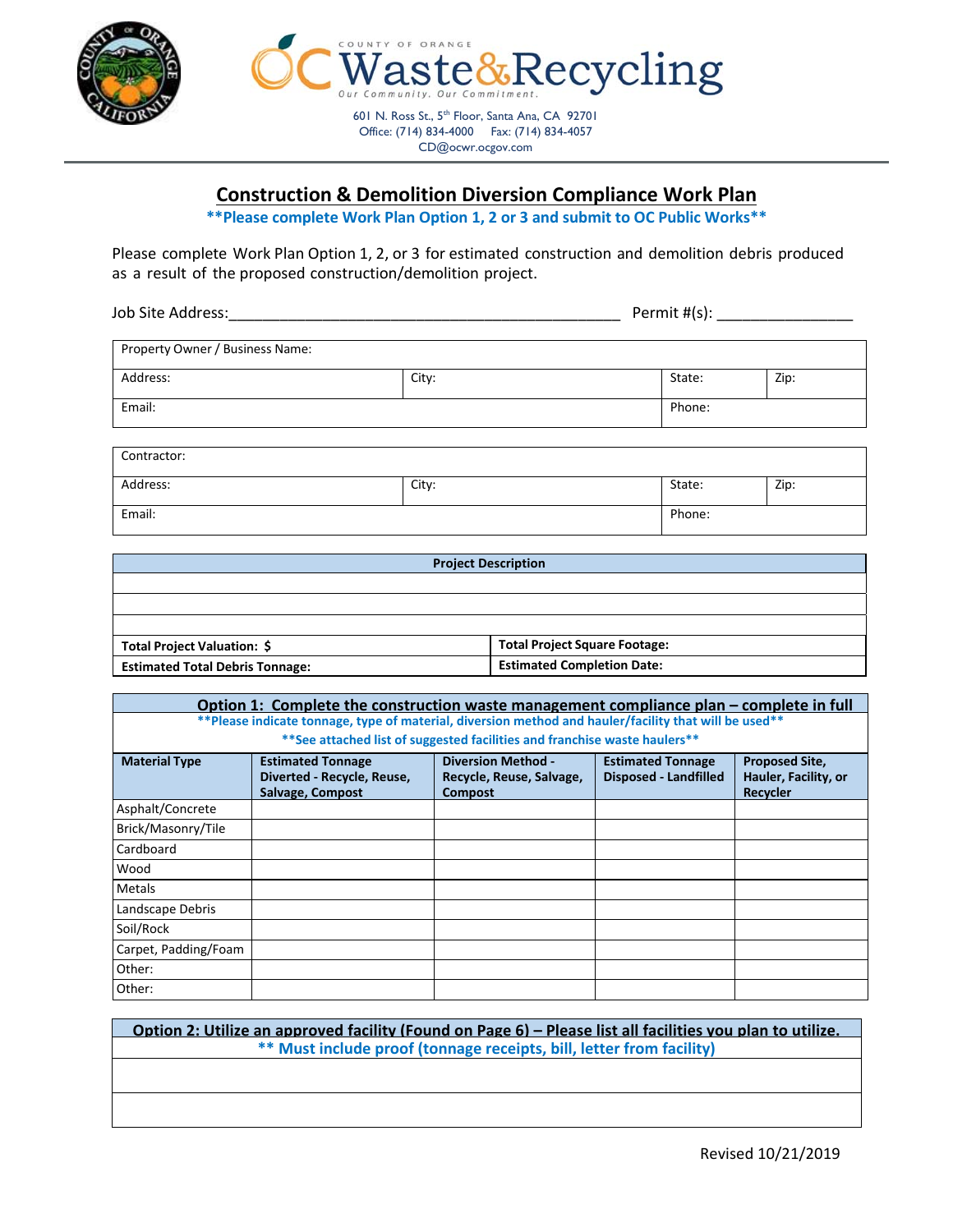



601 N. Ross St., 5<sup>th</sup> Floor, Santa Ana, CA 92701 Office: (714) 834-4000 Fax: (714) 834-4057 CD@ocwr.ocgov.com

#### **Option 3: Project is expected to meet the Waste Stream Reduction Alternative – check which applies**

| Non-residential new construction with a combined disposal weight of up to 2 lbs/ft <sup>2</sup>                            |  |
|----------------------------------------------------------------------------------------------------------------------------|--|
| Residential low-rise (3 stories or less) new construction with a combined disposal weight of up to 3.4 lbs/ft <sup>2</sup> |  |
| Residential high-rise (4 stories or more) new construction with a combined disposal weight of up to 2 lbs/ft <sup>2</sup>  |  |

#### **Administrative Fee**

A \$25.00 administrative fee will be collected for all covered Construction and Demolition (C&D) projects. The application fee helps recover costs directly related to processing and reviewing each application.

#### **Process for Compliance**

- Upon completion of the C&D project, the applicant must email, fax, mail, or hand‐deliver copies of the completed Compliance Report (page 3 of this packet) and all project related documentation including disposal/recycling receipts or tickets to OC Waste & Recycling.
- OC Waste & Recycling staff will review for compliance.
- If applicant is deemed to be in compliance, staff will respond via email within 3 business days and no further action is required. If the applicant is deemed to be non-compliant, fines may be assessed which must be paid prior to the issuance of any final Certificates of Occupancy by OC Public Works.

#### **Fines and Penalties for Non‐Compliance**

 Should the applicant fail to meet the diversion policy requirements, a fine may be assessed in accordance with the following chart, which must be paid prior to the issuance of the final Certificate of Occupancy.

|                                            | Residential                  | Non-Residential              |
|--------------------------------------------|------------------------------|------------------------------|
| <b>First Non-Compliant Violation</b>       | <b>Education and Warning</b> | <b>Education and Warning</b> |
| Second Non-Compliant Violation             | Up to \$250 Per Day          | Up to \$500 Per Day          |
| <b>Subsequent Non-Compliant Violations</b> | Up to \$500 Per Day          | Up to \$1000 Per Day         |

#### **Applicant Verification**

I certify under penalty of perjury that to the best of my knowledge these estimates are true, and that the estimates reported on this form are my best estimate of the disposition of the construction and demolition material to be generated at the project site.

I understand that these materials must comply with the 65% diversion requirement or pay fines based on the table above. Disposal receipts must include tonnage, cubic yards, or truck size and number of loads.

Additionally, I have been advised that new projects must meet the requirements of the California Green Building Standards Code, and I will comply with the mandatory requirements for material conservation and resource efficiency as applicable. I understand that if fined, the fine must be paid prior to the issuance of the final Certificate of Occupancy by OC Public Works.

Print Name: \_\_\_\_\_\_\_\_\_\_\_\_\_\_\_\_\_\_\_\_\_\_\_\_\_\_\_\_\_\_\_\_\_\_\_\_ Owner/Agent/Other: \_\_\_\_\_\_\_\_\_\_\_\_\_\_\_\_\_\_\_\_\_\_\_\_\_\_\_\_\_\_\_\_\_\_\_\_\_ Signature: \_\_\_\_\_\_\_\_\_\_\_\_\_\_\_\_\_\_\_\_\_\_\_\_\_\_\_\_\_\_\_\_\_\_\_\_\_ Date Signed: \_\_\_\_\_\_\_\_\_\_\_\_\_\_\_\_\_\_\_\_\_\_\_\_\_\_\_\_\_\_\_\_\_\_\_\_\_\_\_\_\_\_\_\_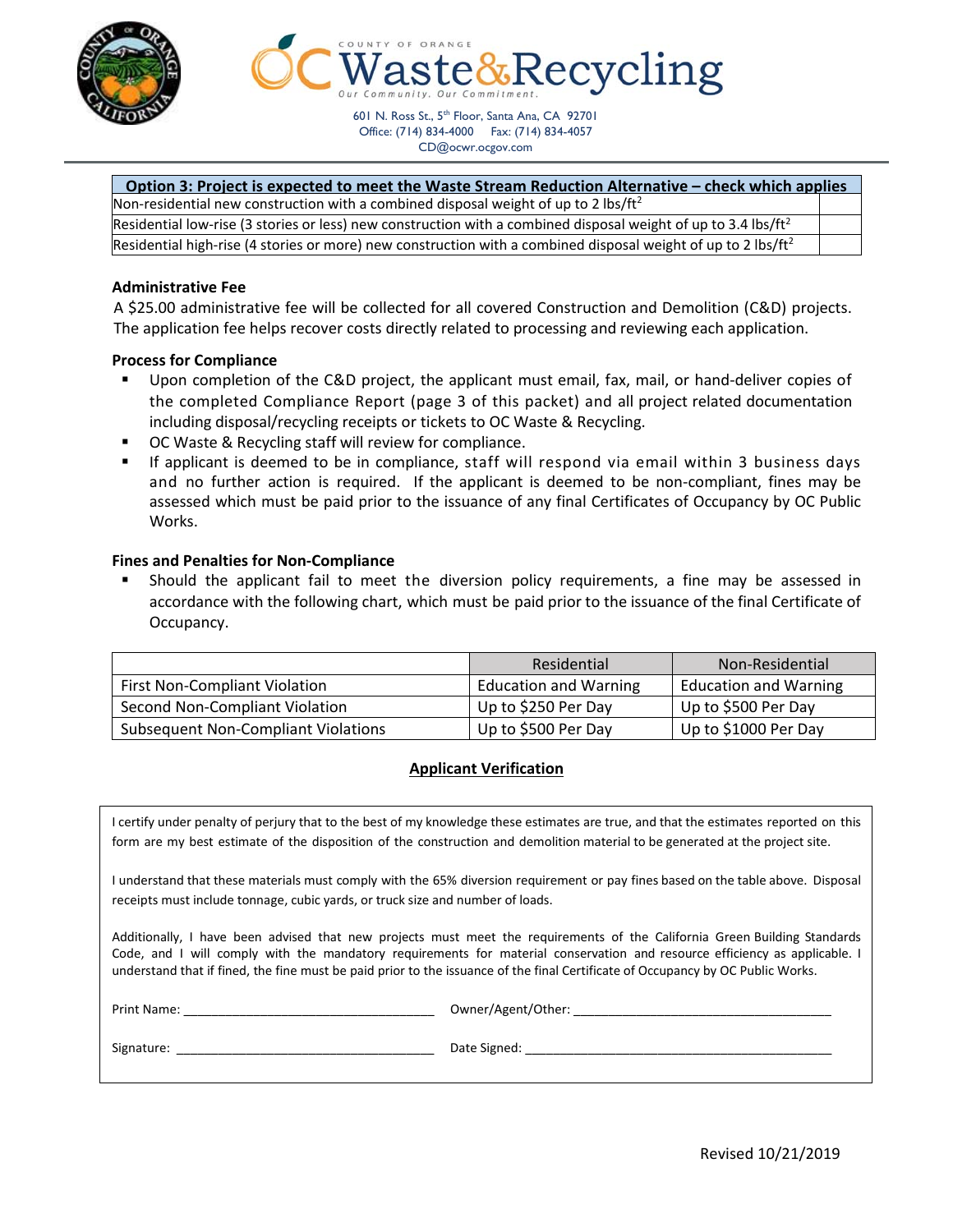



Office: (714) 834-4000 Fax: (714) 834-4057

CD@ocwr.ocgov.com

# **Construction & Demolition Debris Diversion Program – FINAL Compliance Report**

**\*\*Submittal of this form is required in order to close your permit**\*\* \*\*YOU MUST CHOOSE OPTION 1, 2 OR 3\*\*

#### Save documentation (bills, disposal/recycling receipts, as they are **required** for compliance verification.

After project completion, please complete this form in its entirety listing all permits associated with job site, attach your weight slips or other records of measurement from recycling companies that show actual tonnage of diverted materials, and submit to OC Waste & Recycling using the above address, email or fax.

Job Site Address:\_\_\_\_\_\_\_\_\_\_\_\_\_\_\_\_\_\_\_\_\_\_\_\_\_\_\_\_\_\_\_\_\_\_\_\_\_\_\_\_\_\_ Permit #(s): \_\_\_\_\_\_\_\_\_\_\_\_\_\_\_\_\_\_\_\_

| <b>Contact Name:</b> |        |
|----------------------|--------|
| Email:               | Phone: |

| Option 1: Complete the construction waste management compliance plan – complete in full   |                                                                         |                                                                         |                                                       |                                        |  |  |  |  |  |
|-------------------------------------------------------------------------------------------|-------------------------------------------------------------------------|-------------------------------------------------------------------------|-------------------------------------------------------|----------------------------------------|--|--|--|--|--|
| **Please indicate tonnage, material, diversion method and hauler/facility that was used** |                                                                         |                                                                         |                                                       |                                        |  |  |  |  |  |
| <b>Material Type</b>                                                                      | <b>Actual Tonnage</b><br>Diverted - Recycle, Reuse,<br>Salvage, Compost | <b>Diversion Method -</b><br>Recycle, Reuse, Salvage,<br><b>Compost</b> | <b>Actual Tonnage</b><br><b>Disposed - Landfilled</b> | Site, Hauler, Facility,<br>or Recycler |  |  |  |  |  |
| Asphalt/Concrete                                                                          |                                                                         |                                                                         |                                                       |                                        |  |  |  |  |  |
| Brick/Masonry/Tile                                                                        |                                                                         |                                                                         |                                                       |                                        |  |  |  |  |  |
| Cardboard                                                                                 |                                                                         |                                                                         |                                                       |                                        |  |  |  |  |  |
| Wood                                                                                      |                                                                         |                                                                         |                                                       |                                        |  |  |  |  |  |
| <b>Metals</b>                                                                             |                                                                         |                                                                         |                                                       |                                        |  |  |  |  |  |
| Landscape Debris                                                                          |                                                                         |                                                                         |                                                       |                                        |  |  |  |  |  |
| Soil/Rock                                                                                 |                                                                         |                                                                         |                                                       |                                        |  |  |  |  |  |
| Carpet, Padding/Foam                                                                      |                                                                         |                                                                         |                                                       |                                        |  |  |  |  |  |
| Other:                                                                                    |                                                                         |                                                                         |                                                       |                                        |  |  |  |  |  |
| Other:                                                                                    |                                                                         |                                                                         |                                                       |                                        |  |  |  |  |  |

| A. Total Actual Tonnage Diverted                           |  |
|------------------------------------------------------------|--|
| B. Total Actual Tonnage Disposed                           |  |
| C. Total Tonnage Generated for Project (A+B)               |  |
| D. Percent Diverted (A divided by C, then multiply by 100) |  |

### **Option 2: Utilize an approved facility (Found on Page 6) – Name Facilities \*\* Must include proof (tonnage receipts, bill, letter from facility)**

| Option 3: Project meets the Waste Stream Reduction Alternative – check which applies                                       |  |  |  |  |  |
|----------------------------------------------------------------------------------------------------------------------------|--|--|--|--|--|
| Non-residential new construction with a combined disposal weight of up to 2 lbs/ft <sup>2</sup>                            |  |  |  |  |  |
| Residential low-rise (3 stories or less) new construction with a combined disposal weight of up to 3.4 lbs/ft <sup>2</sup> |  |  |  |  |  |
| Residential high-rise (4 stories or more) new construction with a combined disposal weight of up to 2 lbs/ft <sup>2</sup>  |  |  |  |  |  |

**Print name:** 

**Signature: \_\_\_\_\_\_\_\_\_\_\_\_\_\_\_\_\_\_\_\_\_\_\_\_\_\_\_\_\_\_\_\_\_\_\_\_\_ Date: \_\_\_\_\_\_\_\_\_\_\_\_\_\_\_\_\_\_**

# **THIS PAGE TO BE SUBMITTED TO OC WASTE & RECYCLING**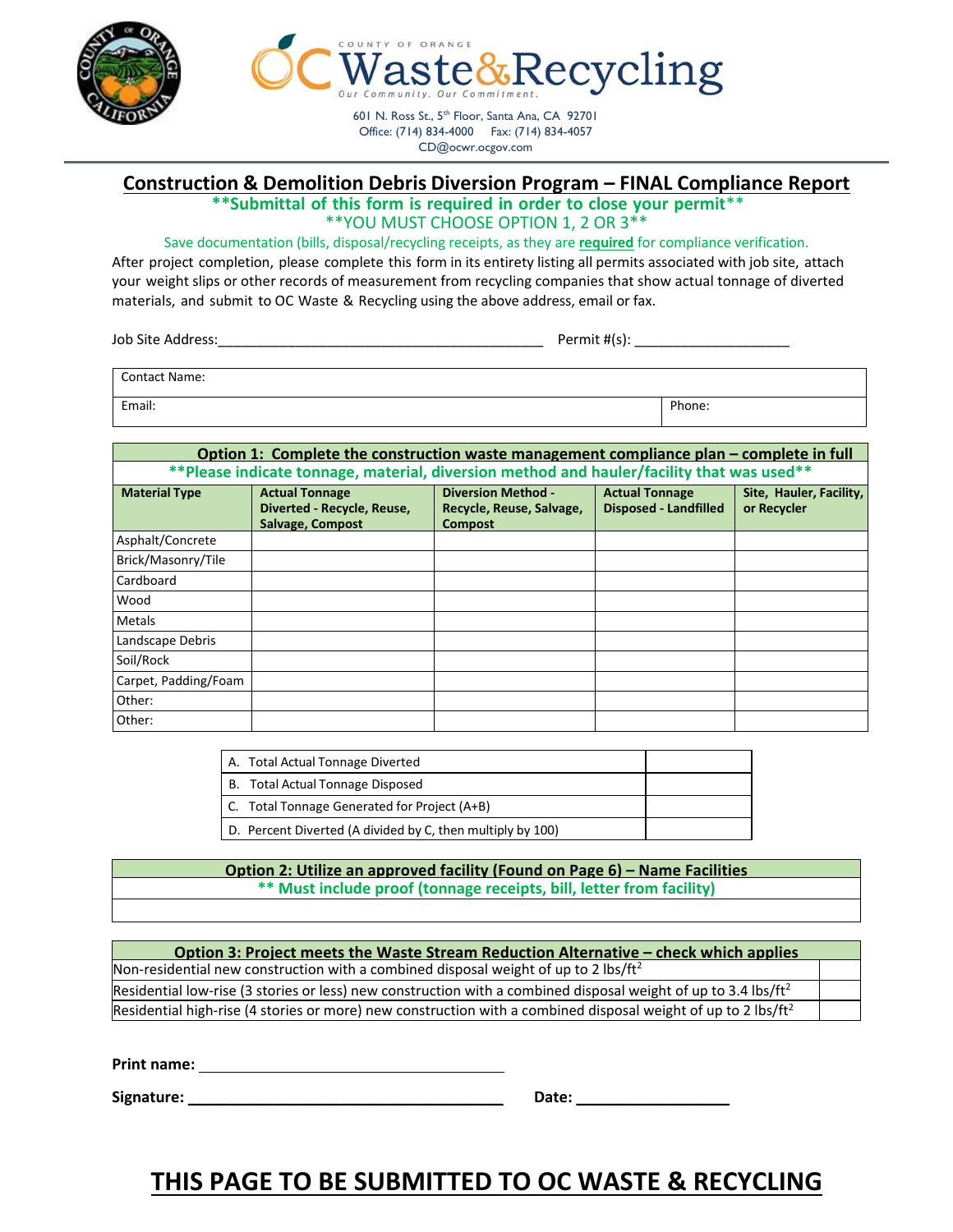



CD@ocwr.ocgov.com

# **Orange County Construction and Demolition (C&D) Debris Diversion Program**

# **How to comply with the C&D Program Requirements:**

### **Before you start your project:**

- 1) Obtain a Construction & Demolition Debris Diversion Program information packet from OC Public Works at 601 N. Ross St., Santa Ana, CA 92701 or online at www.oclandfills.com/recycling.
- 2) Complete and sign the included "Construction & Demolition Diversion Compliance Work Plan" (Pages 1 and 2 of this packet) and submit to OC Public Works – Planning Department.

# **Decide how you will comply during your project:**

There are three ways to comply with the C&D Program.

### **Option 1 – Construction Waste Management Compliance Plan**

 Track your tonnage diverted, diversion method, and tonnage disposed making sure you comply with the minimum 65% diversion. This information will be listed on the Final Compliance Report under Option 1 on page 3 of this packet.

*OR* 

# **Option 2 – Utilize an approved Waste Management Facility**

 Approved facilities can be found on Page 6. Save your documentation (bills, tickets etc.) to include under Option 2 on the Final Compliance Report.

### *OR*

# **Option 3 – Waste Stream Reduction Alternative (Cannot be used for demolition projects)**

Track your tonnage to be sure you will not exceed the mandated lbs/ft<sup>2</sup>. Save your documentation to include under Option 3 on the Final Compliance Report.

# **After your project:**

- 1) Submit your "Construction and Demolition Debris Diversion Program Final Compliance Report" (Page 3 of this packet) and copies of documentation, including disposal/recycling receipts to OC Waste & Recycling via email, mail, fax or hand-delivery. The Compliance Report can also be found on‐line at www.oclandfills.com/recycling.
- 2) OC Waste & Recycling will review the Final Compliance Report and receipts for compliance and reply via email within 3 business days.
- 3) If applicant is deemed in compliance, no further action is required. If applicant is deemed to be non‐ compliant, fines will be assessed as stated in the program guidelines.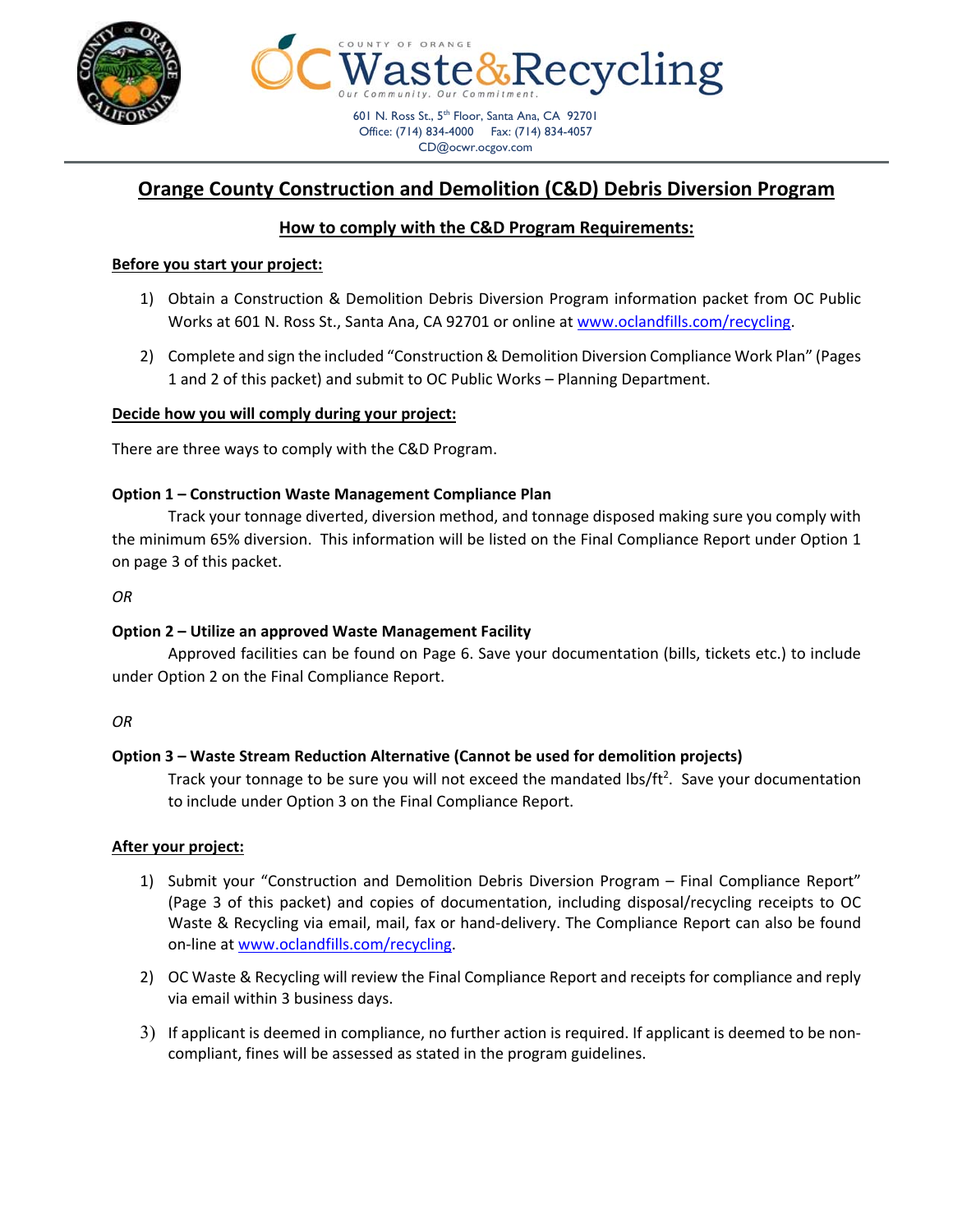

601 N. Ross St., 5<sup>th</sup> Floor, Santa Ana, CA 92701 Office: (714) 834-4000 Fax: (714) 834-4057 CD@ocwr.ocgov.com

 $k$ Recycling

# **Construction & Demolition Diversion Program**

OC Waste and Recycling's Construction & Demolition Diversion Program requires certain projects to divert at least 65% of nonhazardous materials from landfills. This packet will explain the policies and procedures required to comply with this program. Please call or email OC Waste & Recycling at the above contacts with any questions.

# **Covered Projects: Pursuant to Title 24, Part 11 of the California Code of Regulations (CALGreen), and the Orange County Board Resolution 16‐001215 the following are covered projects:**

- All newly constructed building and demolition projects which require a permit.
- Non-residential: All permitted additions and alterations.
- Residential: All permitted additions and alterations that increase the structure's conditioned area, volume or size.
- All demolition only projects.

### **Diversion Requirements**

Projects must recycle, reuse and/or salvage for reuse a minimum of 65% of the nonhazardous construction and demolition waste and 100% of trees, stumps, rocks, vegetation and soil resulting primarily from land clearing in accordance with one of the three options explained on page 4.

- 1. Complete the construction waste management compliance plan.
- 2. Utilize an approved waste management facility.
- 3. Generate a minimal amount of waste to meet the requirement of the waste stream reduction alternative.

# **Approved Waste Management Facilities**

The County maintains a list of approved waste management facilities that meet industry standards relating to the proper recycling and diversion of appropriate materials. Utilizing one of these facilities ensures compliance of this policy. The list is attached to this packet (page 6) and can also be accessed at www.oclandfills.com/recycling by clicking on the link for Recycling Facilities. Be sure to save your documentation.

### **Administrative Fee**

A \$25.00 administrative fee will be collected for all covered C&D projects. The application fee helps recover costs directly related to processing and reviewing each application.

### **Fines and Penalties of Non‐Compliance**

Should the applicant fail to meet diversion policy requirements, a fine may be assessed which must be paid prior to the issuance of the final Certificate of Occupancy. Pease refer to www.oclandfills.com/recycling for more information.

|                                      | Residential           | Non-Residential       |
|--------------------------------------|-----------------------|-----------------------|
| <b>First Non-Compliant Violation</b> | Education and Warning | Education and Warning |
| Second Non-Compliant Violation       | Up to \$250 Per Day   | Up to \$500 Per Day   |
| Subsequent Non-Compliant             | Up to \$500 Per Day   | Up to $$1000$ Per Day |
| <b>Violations</b>                    |                       |                       |